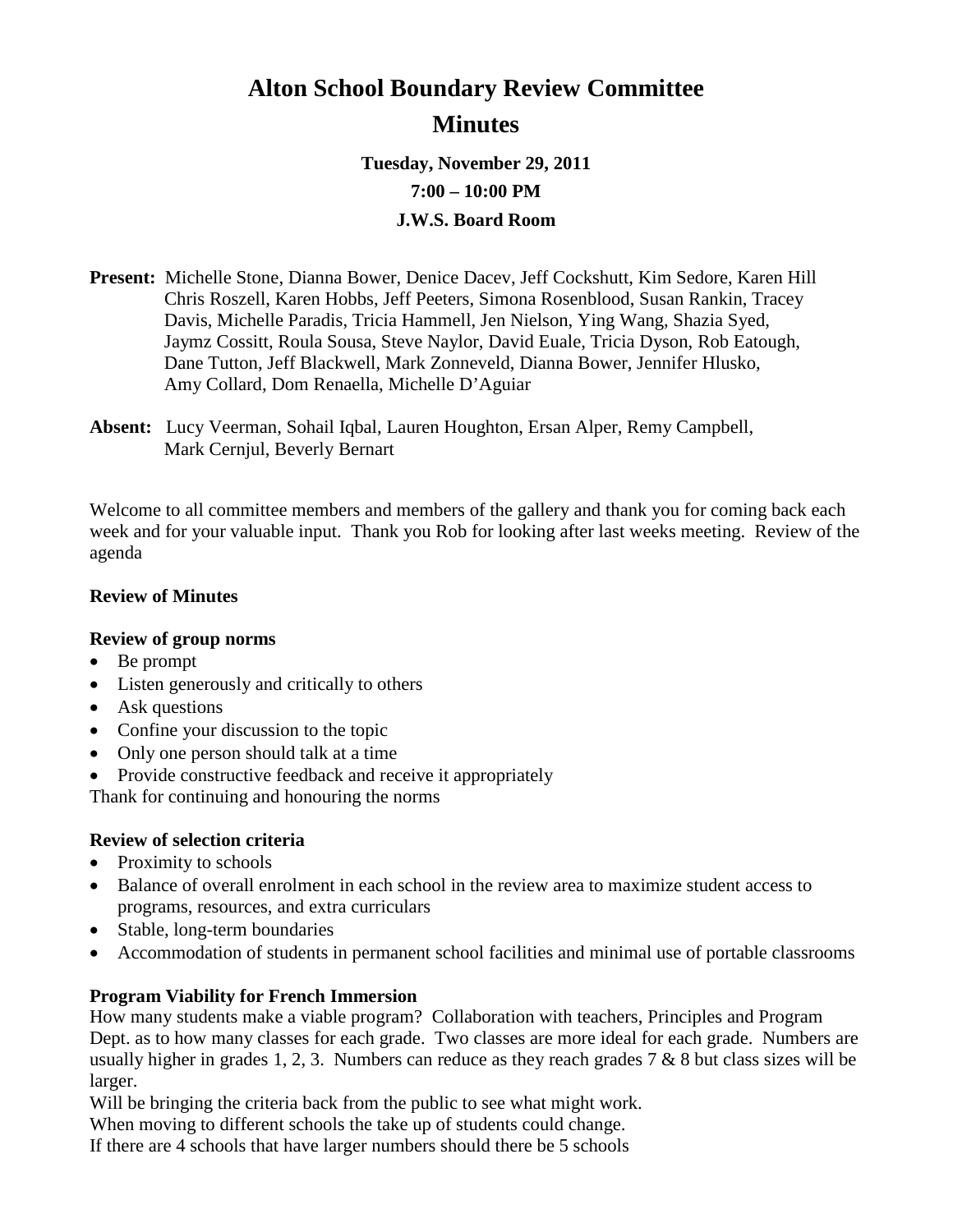# **Grand fathering**

Boundary change students are allowed to stay at the school they have been attending for grade 8 and grade 8 only. All other students from grade 1- 7, siblings included, will attend the new school assigned to them. Everything goes with them to the new school plus busing. Should be ready with good working definition for open meeting.

# **Optional Attendance**

Decisions are made by the Principal – if optional attendance is granted there can be no cost to the board i.e. hiring of teachers or added portables.

There can be different reasons for each school and decisions are made concerning the requests. Transportation is not provided – parents will need to get children to school, can apply for a courtesy seat but have to get child to the nearest stop. If a student moves into the school area and a seat on the bus is needed, the optional attendance student will be asked to give up their seat. There is a renewable policy each year.

#### **Scenarios**

22, 26, 27, 29 and 32 back for review.

29 – Charles R Beaudion & Florence Meares numbers a little different. Would like to balance numbers.

32 – committee believes it should stay because it is the only one that divides the English and reduces the number of portables. Committee agreed to eliminate.

#### **New scenarios introduced:**

**35A** – the Alton area west of Walker's Line to attend Florence Meares for English. Students residing in North Headon Forest to attend CH Norton for English starting with grades JK, SK and grade 1. Students residing in North Headon Forest to attend Clarksdale/Rolling Meadows for FI

**35B** – the Alton area west of Walker's Line to attend Florence Meares for English. Students residing in North Headon Forest to attend CH Norton for English starting with grades JK, SK and grade 1. Students residing in North Headon Forest to attend Clarksdale/Rolling Meadows. FI students residing in North Headon Forest in Grades 6-8 to be grand parented into Charles R. Beaudion for FI.

**35C** – the Alton area west of Walker's Line to attend Florence Meares for English. Students residing in North Headon Forest to attend Clarksdale/Rolling Meadows. FI students residing in North Headon Forest in grades 5-8 to be grand parented into Charles R. Beaudoin for FI.

**35D** – the Alton area west of Walker's Line to attend Florence Mears for English. Students residing in North Headon Forest to attend Clarksdale/Rolling Meadows. FI students residing in North Headon Forest in grades 6-8 to be grand parented into Charles R. Beaudoin for FI.

**36** – is similar to scenario 27 for English and scenario 29 for FI

**36A** – FI students residing in North Headon Forest will be grand parented into Charles R. Beaudoin grades 2-8.

**36B** – FI students residing in North Headon Forest will be redirected into Florence Meares, grades 2-8.

35A,B,C – very different from 22. 35D and 22 should be grouped together as they are very similar.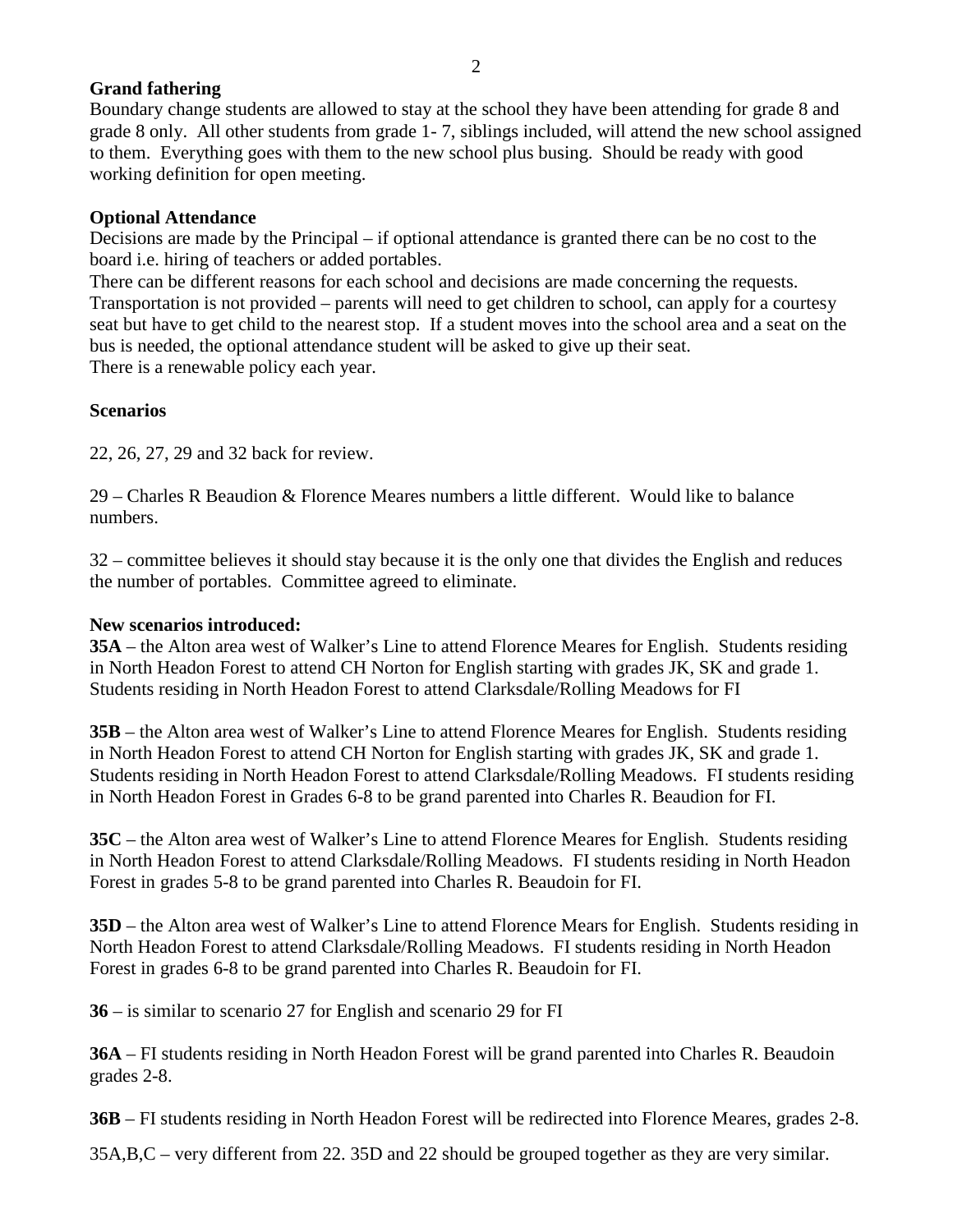Groups worked through the different scenarios. Conversations for each scenario should be based on the question – does this meet our criteria?

**Voting** – not enough time to talk with others before the stickers went on the different scenarios. Vote has to be your vote; do not follow the crowd.

Do not feel pressured to put a sticker where you really do not want it.

## **Consensus on Scenarios**

Agreed to narrow the scenarios without the stickers, will dialogue instead.

29 – committee agreed to eliminate

26 – committee agreed to eliminate

22/35D – committee agreed to keep

22 – preferable as numbers drop with CH Norton with grand parenting Grand parenting for 35D putting it into 22 current immersion students to Charles R Beaudoin 35D 6-8 grand parenting  $35C - 5-8$  grand parenting

27 – committee agreed to keep

Charles R Beaudoin – strong FI and cuts it in half to have a FI at Florence Meares will it be a viable program plus what is the cost to implement the program. Should go forward. 27 to 36 no.'s drop off on Florence Meares

35ABC – committee agreed to keep

Will get feed back on FI at Florence Meares or not; enrollment dips way down for Florence Meares Bring forward 35C

## 36AB

Little numbers for FI program for Florence Meares. Charles R Beaudoin numbers are better. off

| 22/35D<br>Does this meet our criteria? |                                                      |
|----------------------------------------|------------------------------------------------------|
| <b>YES</b>                             | <b>NO</b>                                            |
| Balance                                | Boundaries are not natural for Florence Meares /     |
|                                        | CH Norton with 22                                    |
| Stable with 35                         | Proximity issues                                     |
| Good proximity                         | Proximity issues with triangle in FI with 22 $\&$ 35 |
| Balance FI not so great English        | Split between 2 schools                              |
| CH Norton closer to OTG with 22        | CH Norton numbers drop by Yr 2 with 35               |
|                                        | Triangle FI better at Charles R. Beaudoin            |
|                                        | # Alton portables                                    |